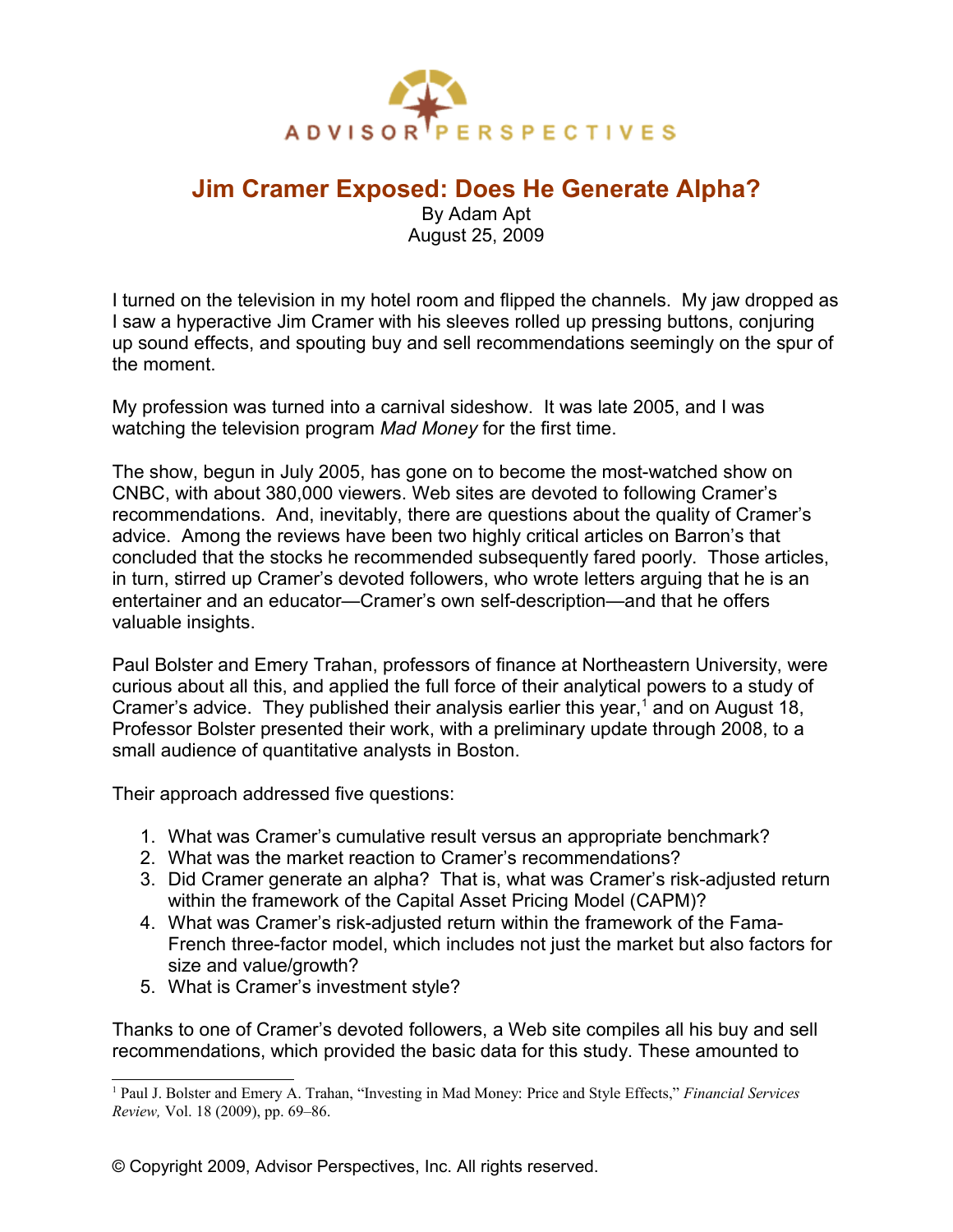

about 1340 buys and 534 sells, from late July [2](#page-1-0)005 through the end of 2007. $^2$  Bolster and Trahan combined these with returns data from CRSP (the Center for Research into Security Prices).

Cramer in his show is a stock-picker, not a portfolio manager, and Professors Bolster and Trahan therefore had to make assumptions in order to aggregate Cramer's advice and to make it amenable to analysis. For example, they had to assume when stocks were bought, what the holding periods were, and how the investment money was allocated. They chose assumptions that approximated what an investor might realistically be able to do. So, for their first pass at analysis, they assumed that Cramer (or someone following him) would act on his recommendations using the closing price on the day following the day that the show was broadcast, and that he would hold the stocks until Cramer recommended selling them. They also assumed that the same amount of money (say, \$1) is invested in every buy recommendation.

Over the entire period from July 2005 to the end of 2007, Cramer's advice (on these assumptions) would have produced a cumulative return of 31.75%, or an annualized return of 12.09%, versus a cumulative 18.72% or 7.35% annualized for the S&P 500. Subtracting an assumed transaction cost of 1%, which may or may not be reasonable but should reflect the cost of trading what in many cases are small-capitalization stocks, would have reduced Cramer's cumulative return to 22.42%, still well ahead of the S&P 500, but slightly behind the Russell 1000 Growth and Value indices, and nearly matching the Russell 2000 Growth index. It was probably the first result that prompted Cramer to say on his show, according to Professor Bolster, that "These two guys from Northeastern got it right."

That suggests that he hadn't read the rest of their paper.<sup>[3](#page-1-1)</sup>

Using a standard methodology from financial economics for "event studies," they looked for the impact on prices of Cramer's recommendations. They found that in the first day after he recommended a buy, the price rose, but that this little return was then given up over the remainder of a thirty-day interval. Not quite symmetrically, after he recommended a sell, the price declined over the next day, and then continued to decline over the thirty days following his recommendation. On the whole, these results were statistically significant. So Cramer's advice does move stock prices by a small amount. One wag in the audience at Professor Bolster's presentation pointed out that this suggested that an investor should wait a day after Cramer makes his recommendations, and then short both his buys and his sells.

<span id="page-1-0"></span><sup>&</sup>lt;sup>2</sup> I write "about," because there were slightly different numbers for the different kinds of analysis. Cramer's sells concern only stocks that he has previously recommended; he does not recommend shorting stocks.

<span id="page-1-1"></span><sup>&</sup>lt;sup>3</sup> Professor Bolster, in answer to a question, said that this reference was their sole contact with Jim Cramer. They did not speak to or correspond with him.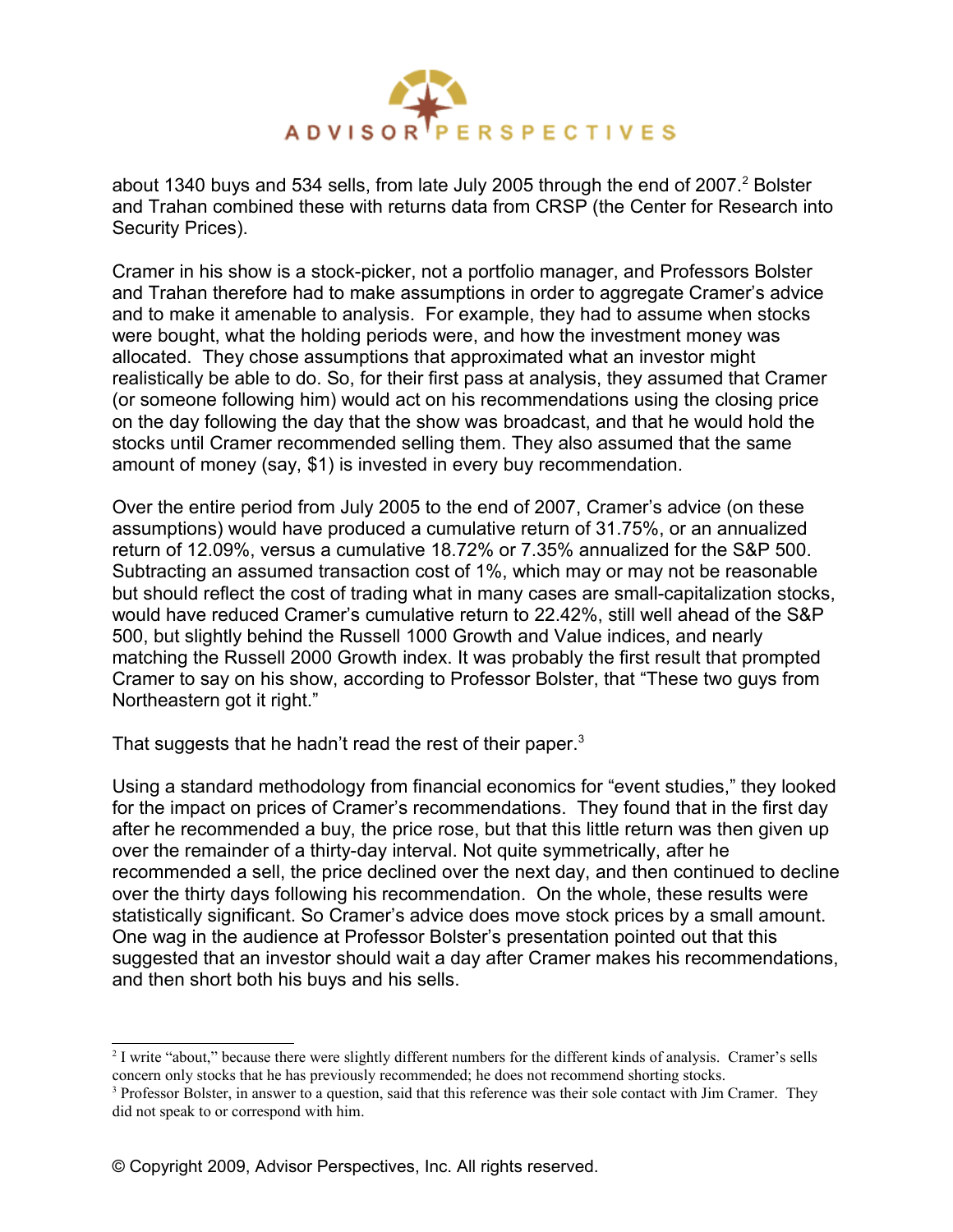

But the event study and the cumulative return analysis did not take risk into account. Did Cramer generate an alpha? That is, after allowing for risk, did his recommendation produce any additional return?

Using the Capital Asset Pricing Model (CAPM) to estimate risk, they found that Cramer's recommendations had a beta of around 1.2 and an alpha of 0. This means that the extra return that Cramer's recommendations produced came simply from their having more market risk than the universe of stocks. This helps to explain why his stocks outperformed the S&P 500 during the period of the study, even though, over the thirty days following his recommendations, there was no excess return from his buy recommendations.

The CAPM has its faults, and it's not the only way to estimate risk, so Bolster and Trahan used the Fama-French three-factor model, too. And again, they found an alpha of 0 overall, but looking year by year, they found that Cramer had a negative alpha that was statistically significant in 2006, but positive and statistically significant in 2007. Because the other factors in this model, besides the market factor, represent size and price/book, they found that Cramer was tilting toward small-capitalization and value stocks.

But they suspected that something else was afoot. So they added a momentum factor to the three-factor model, and sure enough, there was strong statistical evidence that Cramer's buys were, on the whole, stocks that had been going up in the preceding thirty days, and his sells were stocks that had been heading down. (The momentum bias had already been spotted by Cramer's less rigorous critics.)

Bolster and Trahan made yet another pass at the data. They used William Sharpe's method of style analysis to uncover Cramer's investment style. In this approach (a constrained regression analysis), the result is a set of weights on a series of factors, representing management styles, where the weights must sum to 100%. For the factors, they used the Russell indices, and determined that the volatility of Cramer's results during the measurement period could be fairly closely reproduced by a combination of 18% Russell 1000 Growth, 29% Russell 1000 Value, and 53% Russell 2000 Growth. This seems to conflict with the previous analysis, which showed a reliance on a combination of small-cap and value stocks, but as one member of the audience pointed out, there can be a lot of uncertainty in the weights derived from a Sharpe style analysis, and Bolster and Trahan had not estimated the statistical confidence intervals.

To push their analysis further, Bolster and Trahan repeated the style analysis year by year. This revealed that, while the emphasis on growth was continuous, there was a shift from large-cap value into large-cap growth from 2005 to 2007.

But even this analysis was predicated on the original assumption that Cramer held his buys until he issued a sell recommendation. So Bolster and Trahan repeated their style